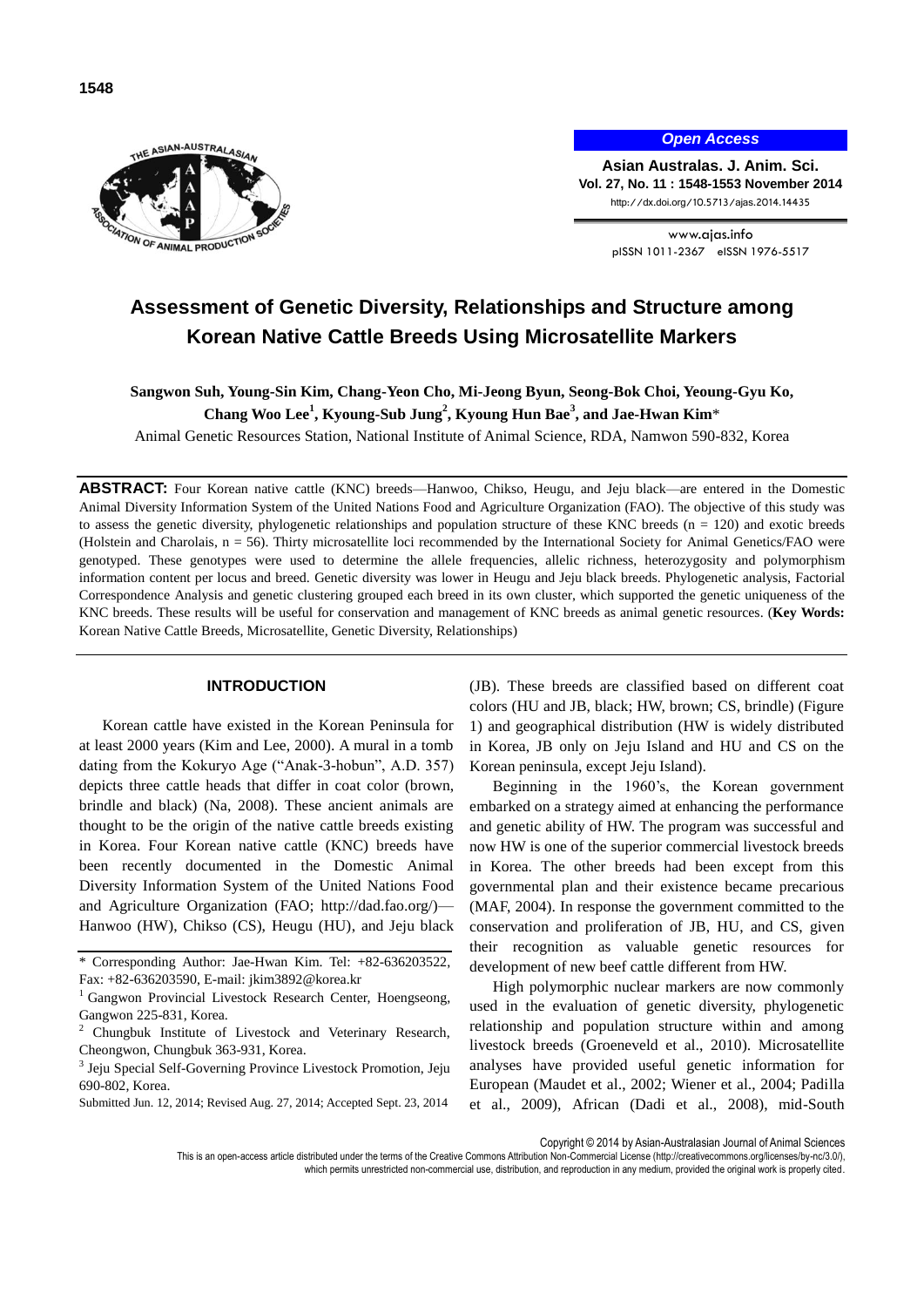

**Figure 1.** Different coat color phenotypes of the Korean native cattle breed; (a) Hanwoo, (b) Chikso, (c) Heugu, (d) Jeju black.

American (Egito et al., 2007; Acosta et al., 2013) and Asian cattle breeds (Zhang et al., 2007; Pham et al., 2013). In Korea, several studies have evaluated the genetic diversity and genetic relationship of HW compared with other breeds (Kim et al., 2002; Choi et al., 2012). However, little genetic characterization of JB, HU, and CS has been done.

The aims of the present study were to evaluate the extent of the genetic diversity of KNC breeds, and to establish the relationships between the four Korean native and exotic cattle breeds using 30 microsatellite markers.

# **MATERIALS AND METHODS**

#### **Blood sampling and DNA extraction**

Blood from 30 CS individuals were sampled from two local institutes (Gangwon Provincial Livestock Research Center and Chungbuk Veterinary Service Center). Blood was collected from HU ( $n = 30$ ) and JB ( $n = 30$ ) from Chungbuk Veterinary Service Center and Jeju Special Self-Governing Provincial Livestock Institute, respectively. Blood samples of these three breeds were randomly collected, while avoiding parent-offspring or sib pairs where possible according to pedigree information of each institute. The HW ( $n = 30$ ) was additionally sampled for blood from 11 farms (1 to 7) in Yeongju City.

Genomic DNA from blood samples was extracted using the DNeasy Blood Kit (Qiagen, Germany) following the manufacturer's procedure. Genomic DNA of two exotic breeds, Holstein  $(n = 30)$  and Charolais  $(n = 26)$  was obtained from the Animal Genetic Resources Station, National Institute of Animal Science, Rural Development Administration.

# **Polymerase chain reaction amplification and microsatellite genotyping**

Thirty microsatellite markers (BM1818, BM1824, BM2113, CSRM60, CSSM66, ETH3, ETH10, ETH152, ETH185, ETH225, HAUT24, HAUT27, HEL1, HEL5, HEL9, HEL13, ILSTS005, ILSTS006, INRA005, INRA023, INRA032, INRA035, INRA037, INRA063, MM12, SPS115, TGLA53, TGLA122, TGLA126, and TGLA227) were analyzed to estimate various parameters of genetic diversity. Microsatellites were amplified in multiplexes (3 to 4 co-amplified loci), with the exception of ETH185. Polymerase chain reaction amplification was performed in a

15 μL reaction mixture, which contained 1.5 mM  $MgCl<sub>2</sub>$ , 1 U of AmpliTaq Gold (Applied Biosystems, Foster, CA, USA), 3-10 pmol of each forward (labeled with a fluorescent-colored dye) and reverse primer and approximately 10 ng genomic DNA as a template.

The PCR amplification comprised an initial denaturation at 95°C for 15 min, followed by 35 cycles of denaturation at 95°C for 30 s, annealing at 55°C to 63°C (respective optimal annealing temperature) for 90 s, extension of starters at 72°C for 90 s and a final extension of starters at 72°C for 40 min, using the GeneAmp PCR System 9700 (Applied Biosystems). Electrophoresis was carried out using an ABI 3130xl Genetic Analyzer (Applied Biosystems). Allele sizes of each microsatellite were determined using GeneMapper ver. 4.0 (Applied Biosystems). The formulated allele data was used for statistical analyses.

#### **Statistical analyses**

Cervus ver. 3.0.3 (Kalinowski et al., 2007) was used to estimate allele frequencies, total number of alleles (TNA), mean observed  $(H<sub>Obs</sub>)$  and expected  $(H<sub>Exp</sub>)$  heterozygosities ad mean polymorphism information content (PIC) per locus and breed. Allelic richness  $(A_R)$  for each breed was calculated to correct distortion by sample size difference using FSTAT ver. 2.9.3.2. (Goudet, 2002). The *D<sup>A</sup>* genetic distance (Nei et al., 1983) was calculated with MSA (Dieringer and Schlötterer, 2003). The three dimensions of a multivariate factorial correspondence analysis (FCA) were computed using GENETIX ver. 4.05 (Belkhir et al., 2004) from allele doses for each individual. The FCA was carried out from all animals and for the 30 loci. Genetic structure and the degree of admixture of KNC breeds were investigated using the Bayesian clustering procedure of STRUCTURE ver. 2.3 (Pritchard et al., 2000). Fifty independent runs were performed for each *K* between 2 and 10, with a burn-in period of 50,000 iterations followed by 100,000 iterations of the Markov chain Monte Carlo algorithm. To identify the most probable groups (*K*) that best fit the data, we used the STRUCTURE HARVESTER (Earl and von Holdt, 2012), which implements the Evanno method (Evanno et al., 2005). The program CLUMPP ver. 1.1 (Jakobsson and Rosenberg, 2007) was used to align the 50 repetitions of each *K*. The CLUMPP out files were visualized using DISTRUCT ver. 1.1 (Rosenberg, 2004).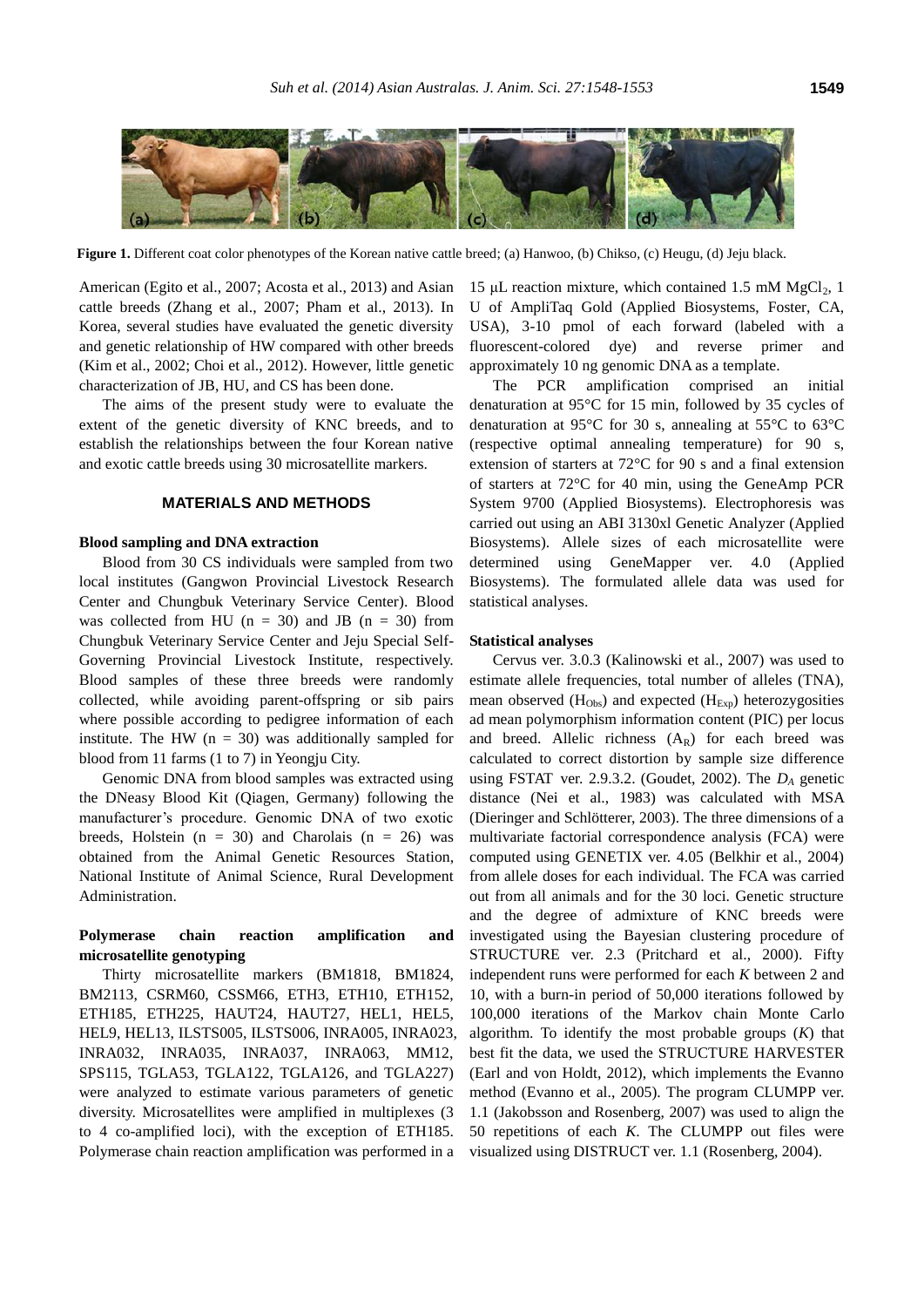# **RESULTS AND DISCUSSION**

## **Microsatellite polymorphism**

Allele ranges, number of alleles, heterozygosity and PIC per locus are summarized in Table 1. A total of 276 alleles were detected at 30 microsatellite loci across four KNC breeds. The TNA per locus ranged from 4 (ILSTS005) to 17 (TGLA122), with a mean of  $9.20 \pm 0.58$  alleles. The mean of  $H_{Exp}$  across loci was  $0.733 \pm 0.018$ , with estimates per locus ranging from 0.473 (ILSTS005) to 0.893 (TGLA53). For  $H<sub>Obs</sub>$ , the mean for all loci was  $0.667 \pm 0.028$ , and the range was between 0.174 (INRA035) and 0.855 (CSRM60).

The 30 microsatellite markers used were recommended from by International Society for Animal Genetics/FAO (Hoffmann et al., 2004). Most of the loci were highly informative (PIC>0.5), with the exception of ILSTS005 (0.375) and HEL13 (0.413). Similarly, ILSTS005 and HEL13 have been reported to be the relatively low informative markers (Padilla et al., 2009). According to Botstein et al. (1980), PIC of >0.5 indicates a highly informative locus for chromosomal mapping and genetic diversity. Therefore, most microsatellite marker sets are highly informative and useful for evaluation of genetic diversity and population structure in KNC breeds.

#### **Genetic diversity across breeds**

The various indices of genetic diversity across the four KNC breeds are shown in Table 2. The mean number of alleles and  $A_R$  ranged from 4.73±0.32 (HU) to 6.97±0.41 (HW) and from 4.39±0.28 (HU) to 6.42±0.37 (HW), respectively. The mean value of  $H_{Exp}$  was highest in HW  $(0.713)$  and lowest in JB  $(0.604)$ . The mean value of H<sub>Obs</sub> ranged from 0.613 (HU) to 0.683 (CS). Generally, the levels of genetic diversity of HW and CS breeds were higher than those of HU and JB. The difference of the levels of genetic diversity among Korean cattle breeds could be explained by population sizes and distribution region. Populations of HW and CS are relatively large (currently 3,000,000 animals) and medium-sized (currently 1,700 animals), respectively. These two breeds are widely distributed throughout Korea. On the other hand, HU and JB are numerically small populations, with 300 to 400 animals each. Moreover, JB are restricted in their distribution to Jeju Island. HU and JB

**Table 1.** Polymorphism of 30 microsatellite loci across the four Korean cattle breeds

| (bp)<br><b>BM1818</b><br>0.529<br>0.578<br>256-276<br>10<br>0.647<br>8<br>0.725<br>0.597<br>0.692<br>178-192<br>122-140<br>10<br>0.715<br>0.692<br>0.671<br>85-105<br>10<br>0.721<br>0.855<br>0.697<br>177-201<br>12<br>0.867<br>0.849<br>0.817<br>113-127<br>7<br>0.743<br>0.750<br>0.701<br>10<br>207-225<br>0.677<br>0.658<br>0.636<br>193-203<br>6<br>0.661<br>0.588<br>0.612<br>227-245<br>9<br>0.804<br>0.724<br>0.772<br>8<br>139-157<br>0.769<br>0.712<br>0.733<br>106-128<br>10<br>0.760<br>0.678<br>0.719<br>140-156<br>9<br>0.614<br>0.602<br>0.535<br>5<br>0.737<br>0.742<br>0.690<br>102-112<br>142-168<br>11<br>0.859<br>0.786<br>0.839<br>143-169<br>10<br>0.669<br>0.699<br>0.732<br>182-192<br>5<br>0.485<br>0.271<br>0.413<br>$\overline{4}$<br>0.454<br>0.375<br>183-189<br>0.473<br>277-303<br>12<br>0.723<br>0.639<br>0.686<br>8<br>0.767<br>133-149<br>0.737<br>0.689<br>11<br>195-215<br>0.802<br>0.795<br>0.770<br>175-187<br>7<br>0.707<br>0.655<br>0.658<br>6<br>0.674<br>0.610<br>100-120<br>0.174<br>11<br>0.826<br>0.771<br>0.803<br>120-150<br>5<br>174-184<br>0.708<br>0.653<br>0.652<br>10<br>106-128<br>0.641<br>0.681<br>0.606<br>246-258<br>6<br>0.784<br>0.767<br>0.746<br>153-185<br>16<br>0.893<br>0.846<br>0.880<br>0.838<br>0.672<br>129-181<br>17<br>0.815<br>8<br>0.804<br>0.746<br>0.772<br>116-134<br>77-109<br>0.725<br>0.833<br>15<br>0.852<br>0.691<br>9.20<br>0.733<br>0.667<br>0.58<br>0.018<br>0.028<br>0.021 | Locus          | Allele range | <b>TNA</b> | $H_{\text{Exp}}$ | $H_{Obs}$ | PIC |
|-----------------------------------------------------------------------------------------------------------------------------------------------------------------------------------------------------------------------------------------------------------------------------------------------------------------------------------------------------------------------------------------------------------------------------------------------------------------------------------------------------------------------------------------------------------------------------------------------------------------------------------------------------------------------------------------------------------------------------------------------------------------------------------------------------------------------------------------------------------------------------------------------------------------------------------------------------------------------------------------------------------------------------------------------------------------------------------------------------------------------------------------------------------------------------------------------------------------------------------------------------------------------------------------------------------------------------------------------------------------------------------------------------------------------------------------------------------------|----------------|--------------|------------|------------------|-----------|-----|
|                                                                                                                                                                                                                                                                                                                                                                                                                                                                                                                                                                                                                                                                                                                                                                                                                                                                                                                                                                                                                                                                                                                                                                                                                                                                                                                                                                                                                                                                 |                |              |            |                  |           |     |
|                                                                                                                                                                                                                                                                                                                                                                                                                                                                                                                                                                                                                                                                                                                                                                                                                                                                                                                                                                                                                                                                                                                                                                                                                                                                                                                                                                                                                                                                 |                |              |            |                  |           |     |
|                                                                                                                                                                                                                                                                                                                                                                                                                                                                                                                                                                                                                                                                                                                                                                                                                                                                                                                                                                                                                                                                                                                                                                                                                                                                                                                                                                                                                                                                 | <b>BM1824</b>  |              |            |                  |           |     |
|                                                                                                                                                                                                                                                                                                                                                                                                                                                                                                                                                                                                                                                                                                                                                                                                                                                                                                                                                                                                                                                                                                                                                                                                                                                                                                                                                                                                                                                                 | BM2113         |              |            |                  |           |     |
|                                                                                                                                                                                                                                                                                                                                                                                                                                                                                                                                                                                                                                                                                                                                                                                                                                                                                                                                                                                                                                                                                                                                                                                                                                                                                                                                                                                                                                                                 | CSRM60         |              |            |                  |           |     |
|                                                                                                                                                                                                                                                                                                                                                                                                                                                                                                                                                                                                                                                                                                                                                                                                                                                                                                                                                                                                                                                                                                                                                                                                                                                                                                                                                                                                                                                                 | CSSM66         |              |            |                  |           |     |
|                                                                                                                                                                                                                                                                                                                                                                                                                                                                                                                                                                                                                                                                                                                                                                                                                                                                                                                                                                                                                                                                                                                                                                                                                                                                                                                                                                                                                                                                 | ETH3           |              |            |                  |           |     |
|                                                                                                                                                                                                                                                                                                                                                                                                                                                                                                                                                                                                                                                                                                                                                                                                                                                                                                                                                                                                                                                                                                                                                                                                                                                                                                                                                                                                                                                                 | ETH10          |              |            |                  |           |     |
|                                                                                                                                                                                                                                                                                                                                                                                                                                                                                                                                                                                                                                                                                                                                                                                                                                                                                                                                                                                                                                                                                                                                                                                                                                                                                                                                                                                                                                                                 | ETH152         |              |            |                  |           |     |
|                                                                                                                                                                                                                                                                                                                                                                                                                                                                                                                                                                                                                                                                                                                                                                                                                                                                                                                                                                                                                                                                                                                                                                                                                                                                                                                                                                                                                                                                 | ETH185         |              |            |                  |           |     |
|                                                                                                                                                                                                                                                                                                                                                                                                                                                                                                                                                                                                                                                                                                                                                                                                                                                                                                                                                                                                                                                                                                                                                                                                                                                                                                                                                                                                                                                                 | <b>ETH225</b>  |              |            |                  |           |     |
|                                                                                                                                                                                                                                                                                                                                                                                                                                                                                                                                                                                                                                                                                                                                                                                                                                                                                                                                                                                                                                                                                                                                                                                                                                                                                                                                                                                                                                                                 | HAUT24         |              |            |                  |           |     |
|                                                                                                                                                                                                                                                                                                                                                                                                                                                                                                                                                                                                                                                                                                                                                                                                                                                                                                                                                                                                                                                                                                                                                                                                                                                                                                                                                                                                                                                                 | HAUT27         |              |            |                  |           |     |
|                                                                                                                                                                                                                                                                                                                                                                                                                                                                                                                                                                                                                                                                                                                                                                                                                                                                                                                                                                                                                                                                                                                                                                                                                                                                                                                                                                                                                                                                 | HEL1           |              |            |                  |           |     |
|                                                                                                                                                                                                                                                                                                                                                                                                                                                                                                                                                                                                                                                                                                                                                                                                                                                                                                                                                                                                                                                                                                                                                                                                                                                                                                                                                                                                                                                                 | HEL5           |              |            |                  |           |     |
|                                                                                                                                                                                                                                                                                                                                                                                                                                                                                                                                                                                                                                                                                                                                                                                                                                                                                                                                                                                                                                                                                                                                                                                                                                                                                                                                                                                                                                                                 | HEL9           |              |            |                  |           |     |
|                                                                                                                                                                                                                                                                                                                                                                                                                                                                                                                                                                                                                                                                                                                                                                                                                                                                                                                                                                                                                                                                                                                                                                                                                                                                                                                                                                                                                                                                 | HEL13          |              |            |                  |           |     |
|                                                                                                                                                                                                                                                                                                                                                                                                                                                                                                                                                                                                                                                                                                                                                                                                                                                                                                                                                                                                                                                                                                                                                                                                                                                                                                                                                                                                                                                                 | ILSTS005       |              |            |                  |           |     |
|                                                                                                                                                                                                                                                                                                                                                                                                                                                                                                                                                                                                                                                                                                                                                                                                                                                                                                                                                                                                                                                                                                                                                                                                                                                                                                                                                                                                                                                                 | ILSTS006       |              |            |                  |           |     |
|                                                                                                                                                                                                                                                                                                                                                                                                                                                                                                                                                                                                                                                                                                                                                                                                                                                                                                                                                                                                                                                                                                                                                                                                                                                                                                                                                                                                                                                                 | <b>INRA005</b> |              |            |                  |           |     |
|                                                                                                                                                                                                                                                                                                                                                                                                                                                                                                                                                                                                                                                                                                                                                                                                                                                                                                                                                                                                                                                                                                                                                                                                                                                                                                                                                                                                                                                                 | <b>INRA023</b> |              |            |                  |           |     |
|                                                                                                                                                                                                                                                                                                                                                                                                                                                                                                                                                                                                                                                                                                                                                                                                                                                                                                                                                                                                                                                                                                                                                                                                                                                                                                                                                                                                                                                                 | <b>INRA032</b> |              |            |                  |           |     |
|                                                                                                                                                                                                                                                                                                                                                                                                                                                                                                                                                                                                                                                                                                                                                                                                                                                                                                                                                                                                                                                                                                                                                                                                                                                                                                                                                                                                                                                                 | <b>INRA035</b> |              |            |                  |           |     |
|                                                                                                                                                                                                                                                                                                                                                                                                                                                                                                                                                                                                                                                                                                                                                                                                                                                                                                                                                                                                                                                                                                                                                                                                                                                                                                                                                                                                                                                                 | <b>INRA037</b> |              |            |                  |           |     |
|                                                                                                                                                                                                                                                                                                                                                                                                                                                                                                                                                                                                                                                                                                                                                                                                                                                                                                                                                                                                                                                                                                                                                                                                                                                                                                                                                                                                                                                                 | <b>INRA063</b> |              |            |                  |           |     |
|                                                                                                                                                                                                                                                                                                                                                                                                                                                                                                                                                                                                                                                                                                                                                                                                                                                                                                                                                                                                                                                                                                                                                                                                                                                                                                                                                                                                                                                                 | MM12           |              |            |                  |           |     |
|                                                                                                                                                                                                                                                                                                                                                                                                                                                                                                                                                                                                                                                                                                                                                                                                                                                                                                                                                                                                                                                                                                                                                                                                                                                                                                                                                                                                                                                                 | SPS115         |              |            |                  |           |     |
|                                                                                                                                                                                                                                                                                                                                                                                                                                                                                                                                                                                                                                                                                                                                                                                                                                                                                                                                                                                                                                                                                                                                                                                                                                                                                                                                                                                                                                                                 | TGLA53         |              |            |                  |           |     |
|                                                                                                                                                                                                                                                                                                                                                                                                                                                                                                                                                                                                                                                                                                                                                                                                                                                                                                                                                                                                                                                                                                                                                                                                                                                                                                                                                                                                                                                                 | <b>TGLA122</b> |              |            |                  |           |     |
|                                                                                                                                                                                                                                                                                                                                                                                                                                                                                                                                                                                                                                                                                                                                                                                                                                                                                                                                                                                                                                                                                                                                                                                                                                                                                                                                                                                                                                                                 | TGLA126        |              |            |                  |           |     |
|                                                                                                                                                                                                                                                                                                                                                                                                                                                                                                                                                                                                                                                                                                                                                                                                                                                                                                                                                                                                                                                                                                                                                                                                                                                                                                                                                                                                                                                                 | TGLA227        |              |            |                  |           |     |
|                                                                                                                                                                                                                                                                                                                                                                                                                                                                                                                                                                                                                                                                                                                                                                                                                                                                                                                                                                                                                                                                                                                                                                                                                                                                                                                                                                                                                                                                 | Mean           |              |            |                  |           |     |
|                                                                                                                                                                                                                                                                                                                                                                                                                                                                                                                                                                                                                                                                                                                                                                                                                                                                                                                                                                                                                                                                                                                                                                                                                                                                                                                                                                                                                                                                 | SE             |              |            |                  |           |     |

TNA, total number of alleles per locus, across breeds; H<sub>Exp</sub>, expected heterozygosity frequency, average across breeds; H<sub>Obs</sub>, observed heterozygosity frequency, average across breeds; PIC, polymorphism information content, average across breeds; SE, standard error.

are considered endangered breeds (IUCN, 2000). The  $H_{Exp}$ and H<sub>Obs</sub> values observed in KNC breeds are reportedly similar or higher than those of British and Spanish cattle

**Table 2.** Genetic diversity parameters estimated for 30 microsatellite loci in four Korean native cattle breeds

| <b>THOICE</b> CONCRETE OF CHOICE DIMENSION COMMUNICATION TO HISTORICHILE TOWER INSTRUMENTS CHILIC OFCERS |     |     |               |               |                 |                 |                 |
|----------------------------------------------------------------------------------------------------------|-----|-----|---------------|---------------|-----------------|-----------------|-----------------|
| <b>Breed</b>                                                                                             | N   | TNA | <b>MNA</b>    | $A_{R}$       | $H_{Exp}$       | $H_{Obs}$       | PIC             |
| Hanwoo                                                                                                   | 30  | 209 | $6.97+0.41$   | $6.42+0.37$   | $0.713+0.025$   | $0.680 + 0.033$ | $0.665+0.026$   |
| Chikso                                                                                                   | 30  | 200 | $6.67+0.39$   | $6.12+0.33$   | $0.708 + 0.023$ | $0.683+0.031$   | $0.654+0.024$   |
| Heugu                                                                                                    | 30  | 142 | $4.73 + 0.32$ | $4.39 + 0.28$ | $0.619 + 0.025$ | $0.625 + 0.041$ | $0.554 + 0.027$ |
| Jeju black                                                                                               | 30  | 160 | $5.33 + 0.43$ | $4.91 + 0.37$ | $0.604 + 0.029$ | $0.613 + 0.034$ | $0.543 + 0.029$ |
| Total/mean                                                                                               | 120 | 276 | $5.93 + 0.53$ | $5.46 + 0.48$ | $0.661 + 0.029$ | $0.650+0.018$   | $0.604 + 0.032$ |

N, number of animals; TNA, total number of alleles with standard error; MNA, mean number of alleles with standard error; AR, allelic richness with standard error; H<sub>Exp</sub>, expected heterozygosity with standard error; H<sub>Obs</sub>, observed heterozygosity with standard error; PIC, polymorphism information content with standard error.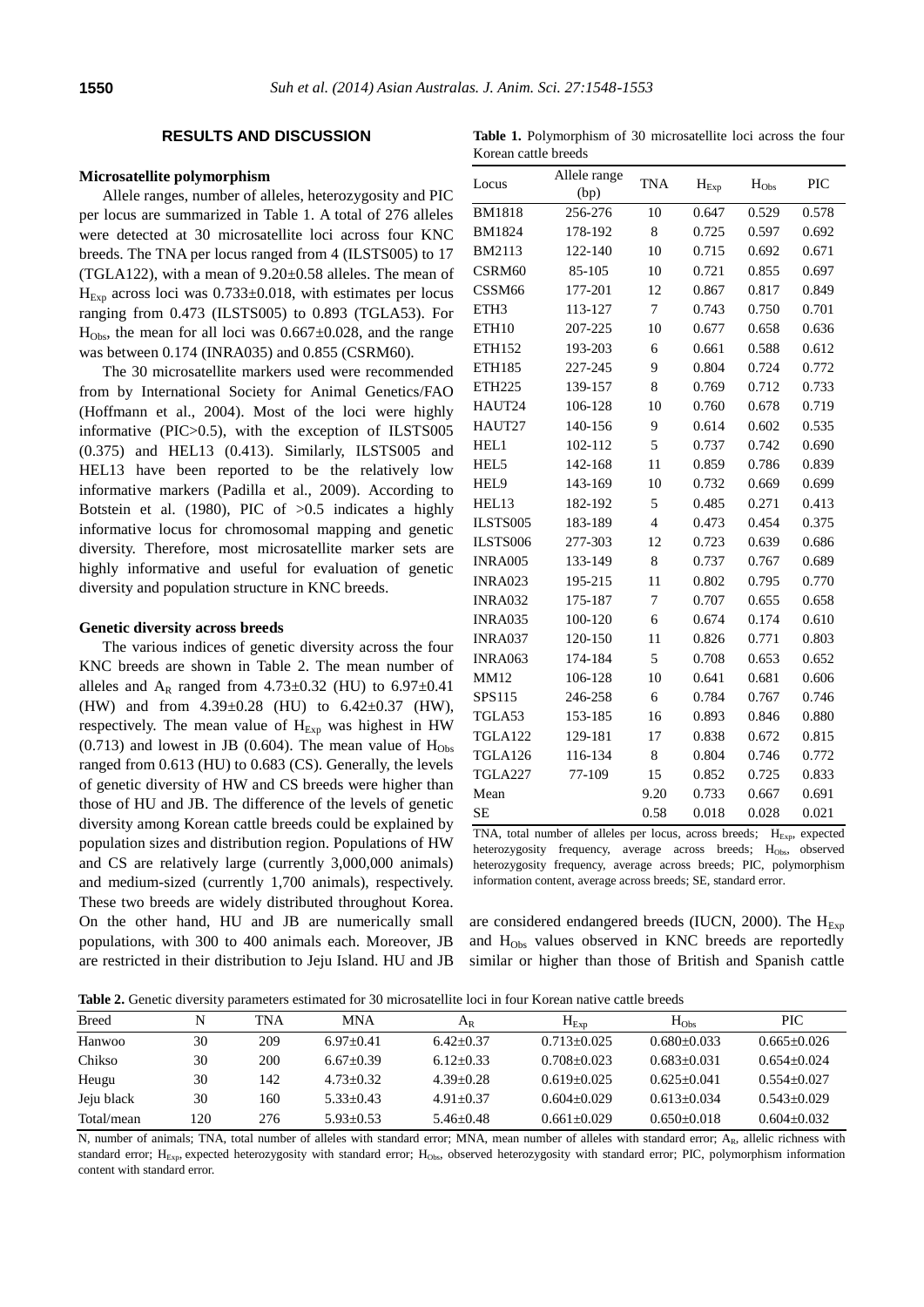|           |           | <b>Breed</b> |       |       |       |    |  |  |  |
|-----------|-----------|--------------|-------|-------|-------|----|--|--|--|
|           | <b>HW</b> | <b>CS</b>    | HU    | JJ    | HТ    | CR |  |  |  |
| <b>HW</b> |           |              |       |       |       |    |  |  |  |
| <b>CS</b> | 0.129     |              |       |       |       |    |  |  |  |
| HU        | 0.185     | 0.193        |       |       |       |    |  |  |  |
| JJ        | 0.181     | 0.180        | 0.265 |       |       |    |  |  |  |
| HT        | 0.239     | 0.227        | 0.311 | 0.316 |       |    |  |  |  |
| CR        | 0.194     | 0.193        | 0.274 | 0.255 | 0.188 |    |  |  |  |

**Table 3.** Nei's genetic distance (*DA*) values among six cattle breeds. Maximum and minimum values are shown in bold

HW, Hanwoo; CS, Chikso; HU, Heugu; JJ, Jeju black; HT, Holstein; CR, Charolais.

breeds ( $H_{Exp} = 0.56$  to 0.68 and  $H_{Obs} = 0.59$  to 0.67) (Wiener et al., 2004; Martin-Burriel et al., 2007; Padilla et al., 2009). The mean values of  $H_{Obs}$  in HW and CS breeds were lower than those of  $H_{Exp}$ . Generally, the mating of the four KNC breeds has been non-randomly performed by using limited bulls. In addition, the number of bulls used is fewer in HW and CS than in HU and JB based on population size.

#### **Genetic distance and phylogenetic analysis**

To verify the genetic relationship among the four Korean native and two exotic cattle breeds, we calculated the *D<sup>A</sup>* distance and constructed a phylogenetic tree. Among the Korean native breeds, HW and CS were closest ( $D_A =$ 0.129), with the largest difference observed for JJ and HU  $(D_A = 0.265)$  (Table 3). The phylogenetic tree was constructed from a neighbor joining (NJ) clustering based on the *D<sup>A</sup>* distance matrix among breeds (Figure 2). The genetic relationship between HW and CS was relatively



**Figure 2.** Phylogenetic tree constructed from  $D_A$  by the neighborjoining method showing the genetic relationships among six cattle breeds. The values at the nodes are the percentages of bootstrap values from 1,000 replications of re-samplings. HW, Hanwoo; CS, Chikso; HU, Heugu; JJ, Jeju black; HT, Holstein; CR, Charolais.

close among the Korean breeds, whereas HU and JJ were distinctly separated. The NJ tree indicated a clear separation of two exotic breeds (HT, CR) from the four KNC breeds. Yoon et al. (2005) emphasized that genetic similarity was high among Hanwoo, Heugu, two Japanese breeds, and a Chinese breed (Yanbian). Additionally, the bootstrap values among these breeds ranged from 40 to 50. Thus, the low values in this study were caused by high genetic similarity among Korean native breeds.

The FCA analysis revealed the very clear separation between the HT, CR, HU, JJ, and other two Korean breeds (HW and CS) (Figure 3). About 75% of the variance was accounted for by the first to three dimensions of the FCA Axis 1 (33.33% of total variance explained), which separated HT and CR from the Korean native breeds. Axis 2 (24.37%) further separated HU, JJ and the HW and CS Korean breeds. Axis 3 (17.20%) distinctly separated HT and



Figure 3. Factorial Correspondence Analysis of individual cattle microsatellite genotypes calculated using GENETIX. HW, Hanwoo; CS, Chikso; HU, Heugu; JJ, Jeju black; HT, Holstein; CR, Charolais.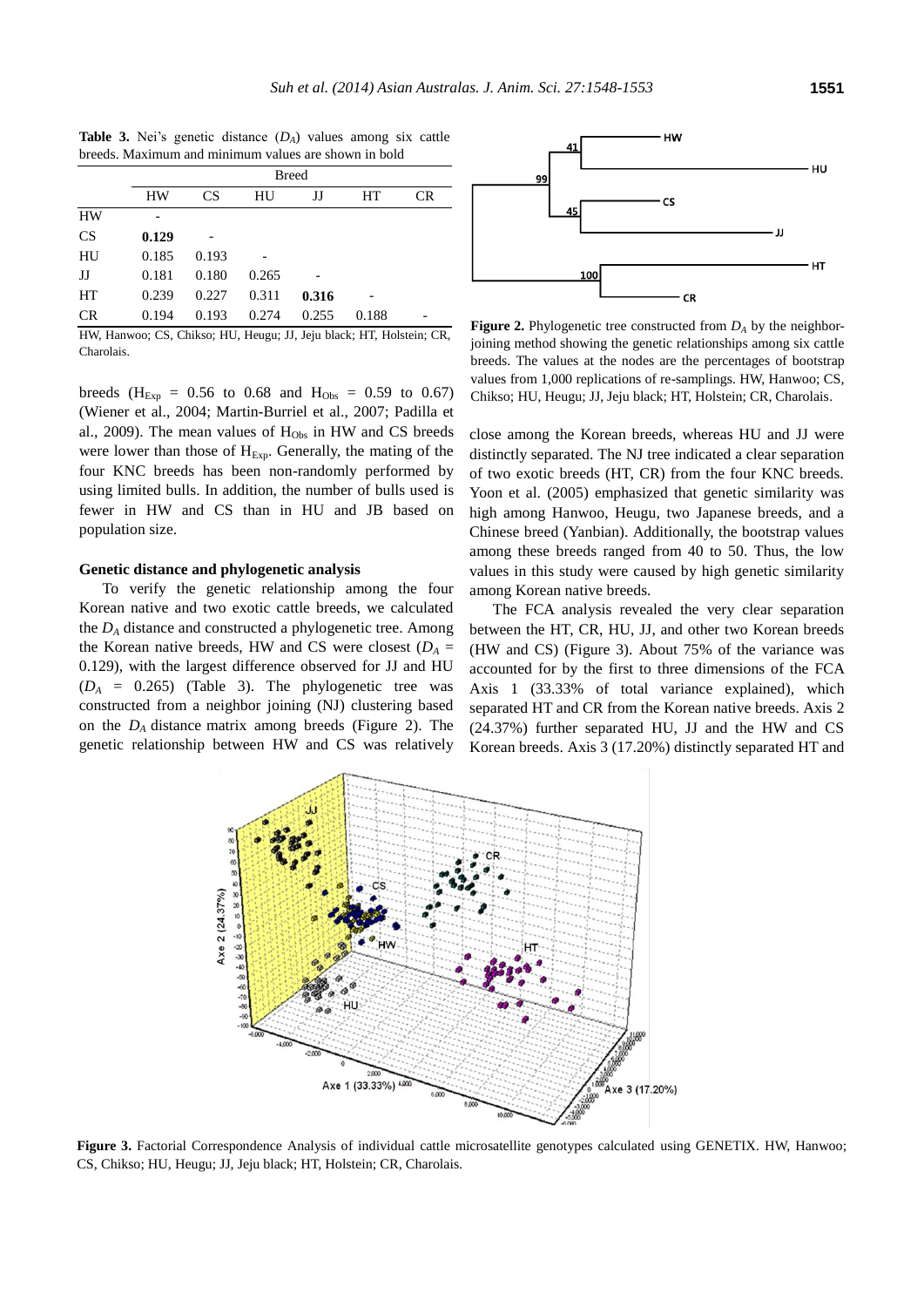

**Figure 4.** Population structure of the analyzed six cattle breeds without prior population affiliation using a model-based clustering method implemented in STRUCTURE for  $K = 2$  to  $K = 6$ . Each column represents the proportion in which an individual belongs to a different coloured cluster. HW, Hanwoo; CS, Chikso; HU, Heugu; JJ, Jeju black; HT, Holstein; CR, Charolais.

CR. These results indicated that individuals from HW and CS were mixed, suggesting a closer relationship between them. *D<sup>A</sup>* distance, phylogenetic tree and FCA results provide genetic evidence for the differentiation of the four Korean cattle breeds.

#### **Bayesian identification of genetic clusters**

STRUCTURE software was used to determine the unbiased structure without prior knowledge regarding the number of breeds (Figure 4). At  $K = 2$ , two main groups that accurately corresponded to Korean native and exotic cattle breeds were formed. As *K* increased, the contributions of the assumed populations resulted in the progressively complete separation of the 6 breeds. The largest delta *K*  $(\Delta K)$  value was calculated as previously described (Evanno et al., 2005). The optimum  $\Delta K$  value ( $\Delta K = 92.94$ , data not shown) was found at  $K = 5$ . These results failed to differentiate between the HW and CS breeds. However, each breed grouped in its own cluster with an estimated membership  $>0.893$  at  $K = 6$  ( $\Delta K = 52.54$ ) (Figure 4, Table 4). According to Leroy et al. (2009), the highest Δ*K* values

can potentially reveal the optimal *K*, but some weakly defined substructures can be found when only a small number or breeds are analyzed. In addition, Kim et al. (2013) suggested that CS and HW have a genetic difference based on sequence variation and phylogenetic analysis of mtDNA *cyt* b gene. Based on these reports, we considered that HW and CS could have distinct genetic characteristics.

In this study, the level of genetic diversity among KNC breeds differed according to their population sizes (endangered, vulnerable or not at risk). However, these were higher than those of several native cattle breeds of other countries. In analyses of genetic relationship and clustering, all KNC breeds were genetically differentiated from the two exotic breeds. In addition, the scientific evidence supports the genetic differentiation among four KNC breeds. The results suggest that each KNC breed had distinct breed-specific genetic characteristics. The results of this study may be useful as scientific evidence to design plans for future conservation, improvement and breed management of each KNC breed.

#### **ACKNOWLEDGMENTS**

This work was carried out with the support of "Cooperative Research Program for Agriculture Science and Technology Development (Project title: Molecular genetic monitoring of conservation population of animal genetic resources, Project No. PJ008431)" Rural Development Administration, Republic of Korea. This study was supported by 2014 Postdoctoral Fellowship Program of National Institute of Animal Science, Rural Development Administration, Republic of Korea.

## **REFERENCES**

- Acosta, A. C., O. Uffo, A. Sanz, R. Ronda, R. Osta, C. Rodellar, I. Martin-Burriel, and P. Zaragoza. 2013. [Genetic diversity and](http://onlinelibrary.wiley.com/doi/10.1111/j.1439-0388.2012.00988.x/full)  [differentiation of five Cuban cattle breeds using 30](http://onlinelibrary.wiley.com/doi/10.1111/j.1439-0388.2012.00988.x/full)  [microsatellite loci.](http://onlinelibrary.wiley.com/doi/10.1111/j.1439-0388.2012.00988.x/full) J. Anim. Breed. Genet. 130:79-86.
- Belkhir, K., P. Borsa, L. Chikhi, N. Raufaste, and F. Bonhomme. 2004. GENETIX ver. 4.05, Logiciel sous WindowsTM pour la

**Table 4.** Population of membership of each the six cattle population genotypes with the ISAG/FAO recommended 30 microsatellite markers in the six inferred clusters using STRUCTURE analysis

| <b>Breed</b> |       | Inferred clusters |       |       |       |       |             |
|--------------|-------|-------------------|-------|-------|-------|-------|-------------|
|              |       | ◠                 |       | 4     |       | h     | Individuals |
| <b>HW</b>    | 0.914 | 0.010             | 0.022 | 0.005 | 0.023 | 0.026 | 30          |
| <b>CS</b>    | 0.060 | 0.010             | 0.893 | 0.008 | 0.013 | 0.016 | 30          |
| HU           | 0.011 | 0.005             | 0.035 | 0.009 | 0.019 | 0.921 | 30          |
| IJ           | 0.043 | 0.013             | 0.022 | 0.005 | 0.910 | 0.007 | 30          |
| HT           | 0.008 | 0.008             | 0.014 | 0.958 | 0.005 | 0.007 | 30          |
| CR           | 0.010 | 0.934             | 0.009 | 0.032 | 0.006 | 0.010 | 26          |

ISAG/FAO, International Society for Animal Genetics/Food and Agriculture Organization; HW, Hanwoo; CS, Chikso; HU, Heugu; JJ, Jeju black; HT, Holstein; CR, Charolais.